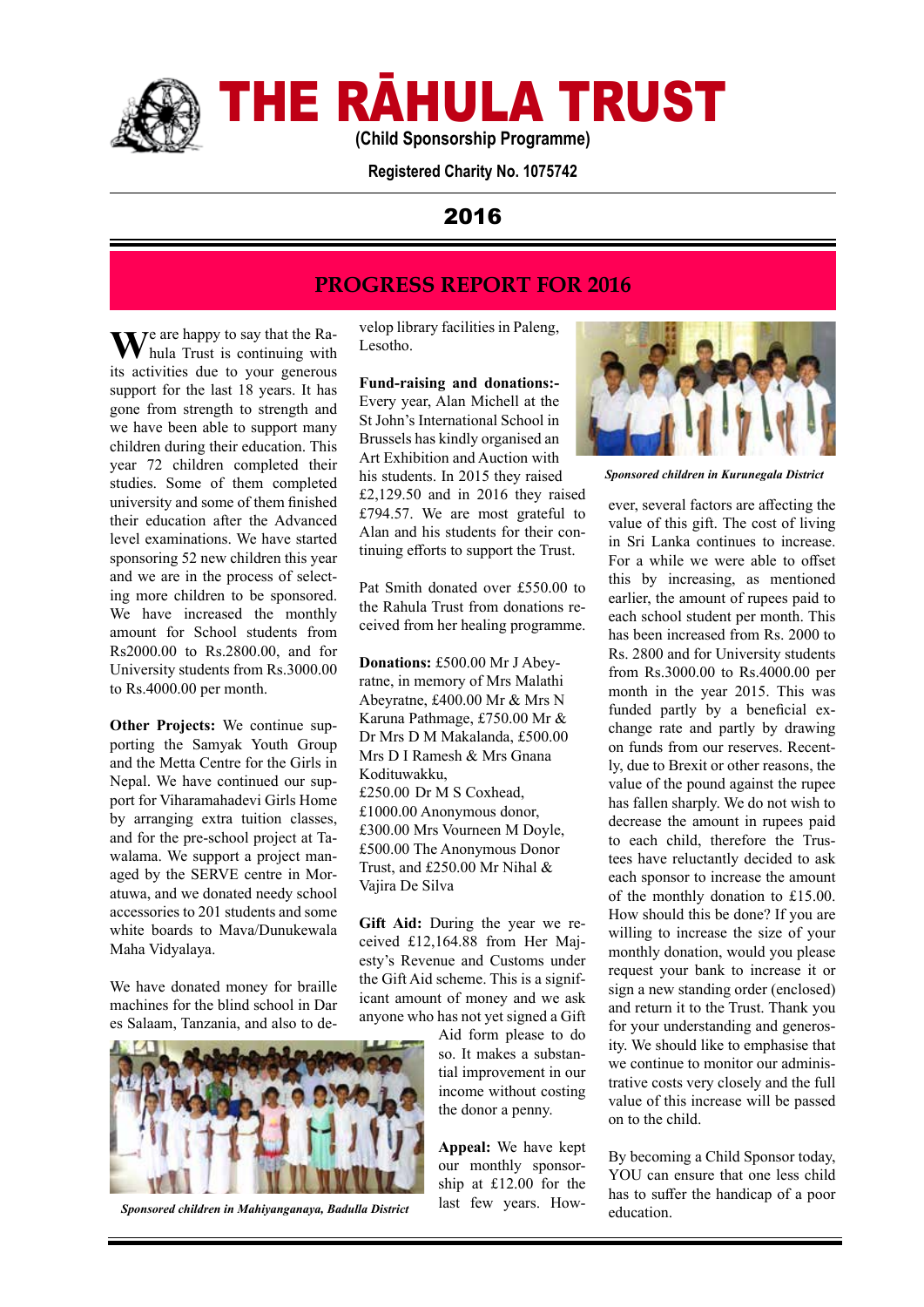#### **PROVISION OF SCHOOL EQUIPMENT TO 201 NEEDY CHILDREN**



*The Rahula Trust distributed school accessories to 201 students and supplied white boards to the class rooms in Dunukewala Maha Vidyalaya, Hiriwadunna, Kegalle District on 30th November 2016.* 



### **Report: Ithuteng children's community library, September 2016**



#### *Marion reports on the Ithuteng children's community library in Paleng, Lesotho.*

Ithuteng Library has been open since April 2016. It is situated in the village of Khorong, and also serves the children of three nearby villages in the Malea-lea valley. The library is open twice a week. We have done some minor renovations to a small house, which is kindly on loan to us by a local man for the purpose of the library. The village chief continues to support the library, and visits from time to time. One of his grandchildren is a regular attender.

We have bought a number of items for the library using Rahula Trust funds. These include:



\* A wall clock for the use of the librarian, but also to teach children how to tell the time, many of them have no idea.

\* Boarding for the shelves. The shelves are made of poles and the book boxes do not always sit well on these, so we bought some shelving to stabilise the boxes.

\* We bought new glass for the windows which got broken during the snow, and a glasscutter, as the windows are not of standard size, as well as nails to secure the door more carefully.

\* The outside space is a dusty area, so they bought lengths of thick plastic sheeting to spread out for the children to play on. This makes the children more comfortable and keeps the toys and games cleaner.

 \* We also bought 'M'e Mapaballo (the librarian) a new pair of sturdy shoes. She has moved home to another village and now has quite a walk to Ithuteng twice a week, which is very rough on shoes! Apart from books and toys, we were

also donated some small items such as scissors (including scissors for the left-

#### **PRE-SCHOOL TAWALAMA**

*Annual prize giving of the Germunu Pre-school which is supported by the Rahula Trust was held 2nd December 2016 and the Secretary and the local representative of the Rahula Trust attended that event.* 

handed children) wax crayons, and a basket to keep balls and related games in. We have on average an attendance of between 20 and 30 children every week, the majority of whom are girls.

We feel that Paleng needs to continue to give time and effort to Ithuteng before they even begin to think of opening another satellite library. We would rather do the work well and build a solid base with our regular children, than spread ourselves too thinly, which will affect the quality of our work and hence what we offer to the children.

We are deeply grateful to the Rahula Trust for making this little resource possible. It serves as a much-needed access point for rural children who would otherwise never have the opportunity to play, to stretch their imaginations and intellectual skills, and to read for pleasure, all the while practising reading, which is a cornerstone of their education.

More information:

http://paleng.weebly.com/news/newlibrary-in-khorong

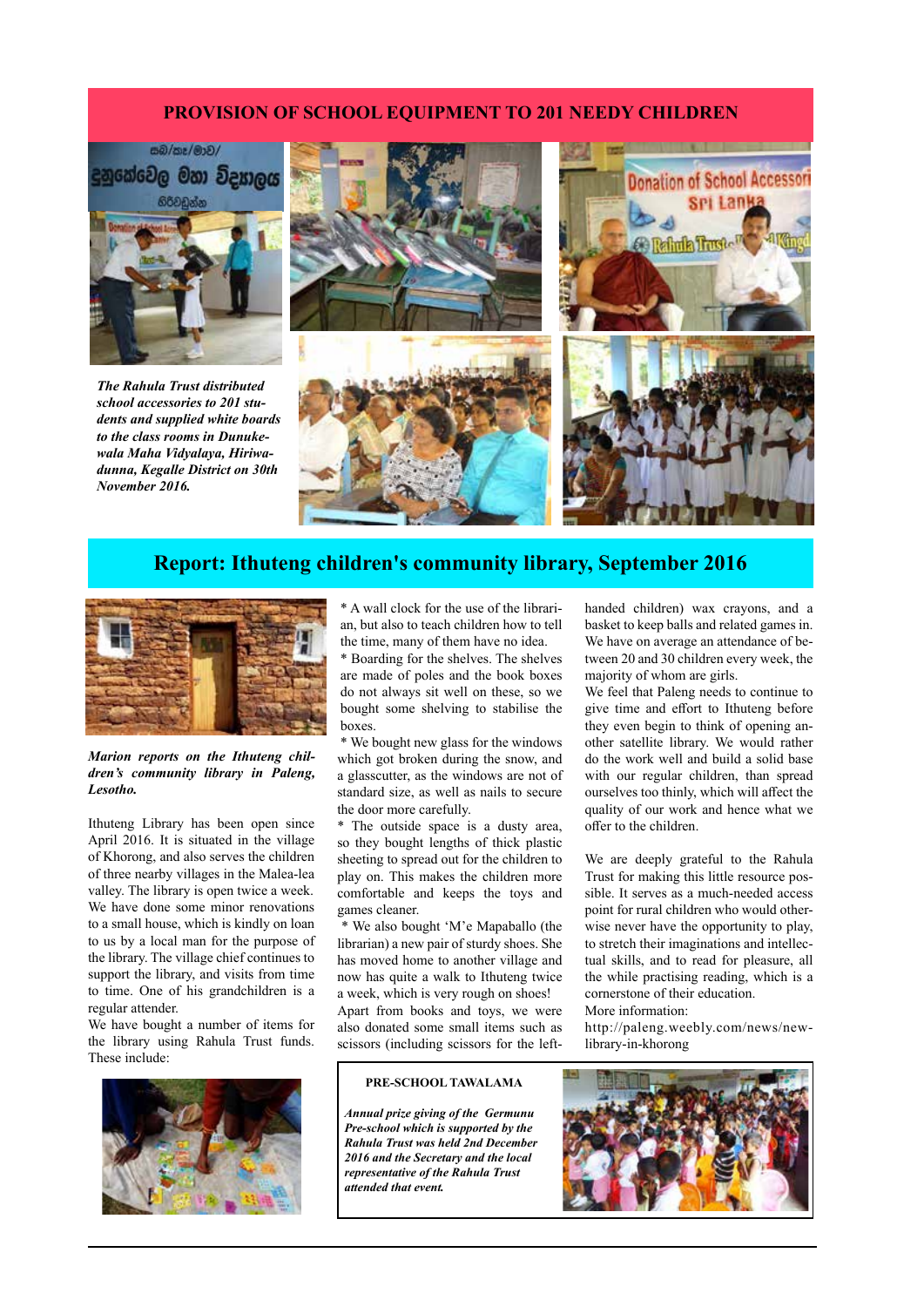### **Report on the SERVE Centre in Moratuwa from January – October 2016**

**Introduction** The SERVE 'Home away from Home for Children' Resource Centre is based at Uswatte in Moratuwa. It is situated adjacent to the SERVE Head Office. The centre provides facilities and services to children living in the environs, which is along the coastal belt of Uswatte, Moratuwa in a safe and childfriendly environment. The centre is open from 2.00 p.m. to 5.30 p.m. on school days and from  $9.00$  a.m.  $-5.00$  p.m. on Saturdays and school holidays. It is closed on Full Moon Poya days, Sundays and Public holidays. Any child who



wishes to avail themselves of the facilities and services available is welcomed to the centre. There is a membership of 62 children at the Moratuwa centre and 16 – 22 children attend the centre daily.

**Facilities available:** The centre is equipped with a small library stocked

with education-related, reference books as well as fictional books, mainly in Sinhala, with a few books in English and Tamil. Children's newspapers are also provided for the use of children. These children's newspapers contain education-related articles, activities for children as well as fictional articles, providing much entertainment. Indoor board games such as carrom, draughts, ludo, snakes and ladders, and chess are also available for the enjoyment of the children. The outdoor compound is equipped with 2 swings, a see-saw, a mat slide as well as a climbing frame. The centre is also equipped with a large study table and children are encouraged to bring their school books and attend to their school-based homework assignments with the support of the centre coordinator. They are also assisted to improve their literacy levels through writing practice when required.

**Our Gratitude:** The management and beneficiaries of SERVE are truly grateful to Rahula Trust for coming forward to support the operation of the Children's Resource Centre at Moratuwa. It is of great benefit for children from the environs, as it provides a safe and childfriendly space for children to spend their leisure time engaged in productive and enjoyable activities, whilst interacting with other children in the community.



We hope that Rahula Trust will continue to support our endeavours to be of service to children of the community, many of whom are from economically difficult backgrounds.

**SERVE - Rahula Trust Projec**t Expenditure from Jan to Oct 2016 Budget Line Expenditure

| Art Materials                                     | 12,300.00                    |
|---------------------------------------------------|------------------------------|
| Educational / Newspapers                          | 12,340.00                    |
| <b>Teacher Salaries</b>                           | 153,400.00                   |
| <b>Educational Materials /</b><br>School Uniforms | 51,500.00                    |
| Electricity / Sundry                              | 17,017.50                    |
| Child Rights Awareness                            | 15,850.00                    |
| Total Expenditure                                 | Sri Lankan Rs.<br>262,407.50 |

# **YOU can make the difference.**

If you cannot afford to make a big donation, but would still like to make a difference, then child sponsorship is one of the easiest and most effective ways to do so! You just set up a monthly standing order of £15 (that's just 50p a day) and help a child receive an education! Sponsoring a child also allows you to see the big difference you make in a child's life! You receive regular updates on the child's progress.

No deductions are made from the sponsors' payments for administration. We are very grateful for work done by volunteers in our England office and Sri Lanka, which helps keep our costs low. 100% of all sponsorship payments therefore go to the charity's work for the sponsored child. Our child sponsorship scheme ensures that your donation will go directly towards improving the education of your sponsored child. *Sponsored children in Nepal* 



*Anuradhapura District Sponsored children in Colombo District Sponsored children in Kekirawa*







*Sponsored children in Galle District*



*Sponsored children in Padavi-Sri Pura,*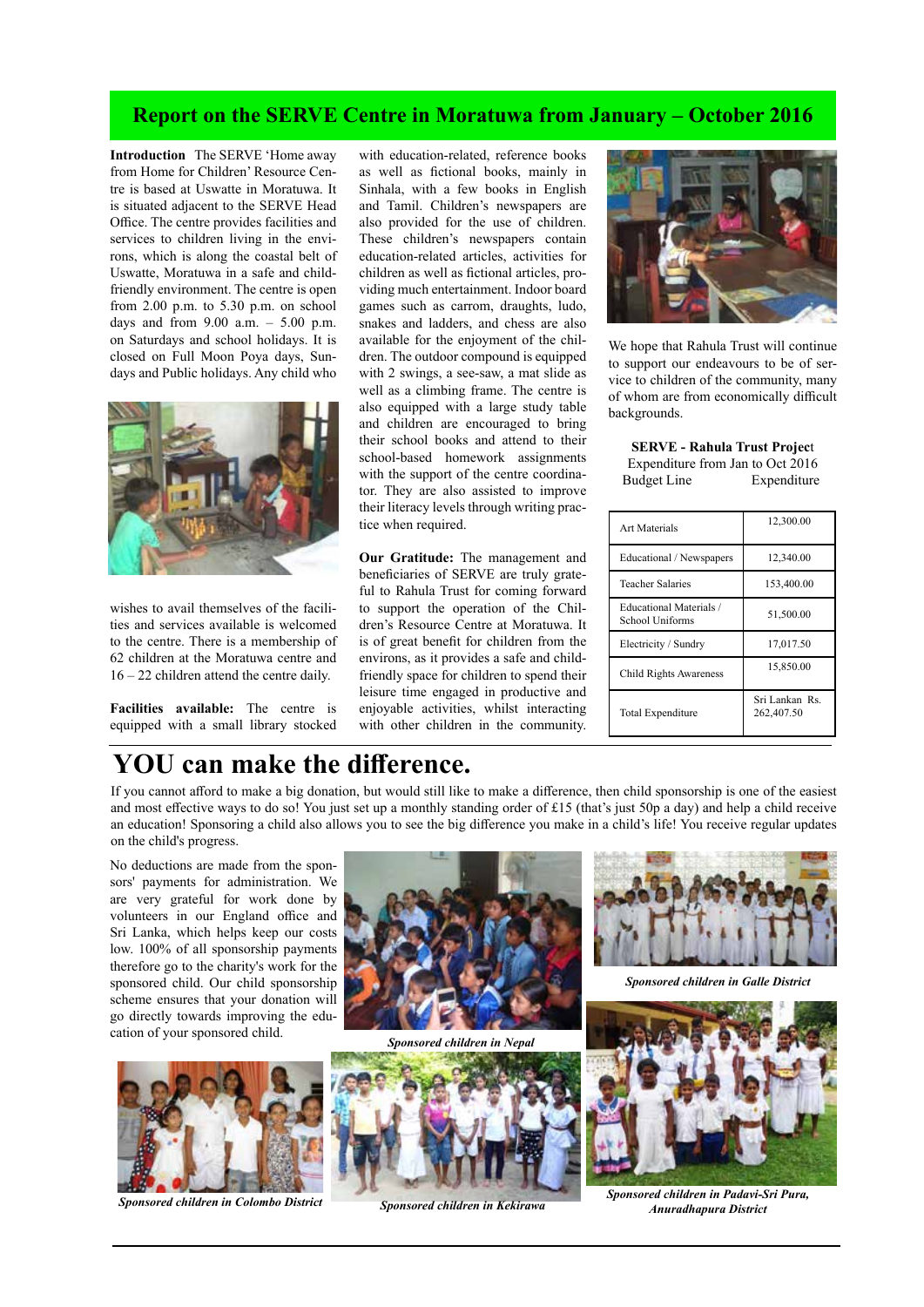# The Rahula Trust Summarised Accounts

#### **Year ending 30th September 2016**

|                                       | Total  | Total  |
|---------------------------------------|--------|--------|
|                                       | 2016   | 2015   |
|                                       | £      | £      |
| <b>INCOMING RESOURCES</b>             |        |        |
| Sponsorship                           | 55,355 | 50,167 |
| <b>General Donations and Gift Aid</b> | 25,859 | 26.143 |
| Investment income                     | 687    | 596    |
| <b>Total incoming resources</b>       | 81,901 | 76,906 |
| <b>RESOURCES EXPENDED</b>             |        |        |
| Costs of generating funds             | 1,354  | 1,351  |
| Charitable expenditure                | 78.252 | 73.609 |
| Management and administration         | 339    | 374    |
| <b>Total resources expended</b>       | 79,945 | 75,334 |
| Net incoming resources                | 1,956  | 1,572  |

*The financial information has been extracted from the annual accounts. For further information please ask the Secretary for the full annual report and accounts and examiner's report.*

# **Financial review - 2016**

*The Trust's work is entirely funded from voluntary donations and Gift Aid. Our total income increased to £81,901 (2015: £76,906). Sponsorship income increased to £55,355 (2015: £50,167). It is encouraging to see that sponsors are not only willing to continue sponsoring children but also that new sponsors are coming forward.*

*Expenditure on sponsorship increased this year to £69,062 (2015: £60,230).*

*In addition to providing educational sponsorship to children, we have continued to provide grants to projects such as providing teachers for after-school tuition and libraries, computers and other equipment in schools, and these amounted to £10,960 (2015: £12,958).*

*Our Trustees continue to demonstrate their commitment to the charity both by providing financial support and donating their time in administering the charity.*

*We are proud to be able to state that 100% of funds raised from our donors are used for the benefit of the children, as all work for the Trust is done on a voluntary basis. (Martin Evans - Treasurer - 20 January 2017)*

#### **OBITUARIES**

*We are sad to report the passing away of Mr D P Hettiaratchchi and Miss Jayanthani Hettiaratchi, both longstanding supporters of the Rahula Trust. We appreciate their support and wish them peace.* 

#### **OUR THANKS**

*We wish to express our sincere thanks and appreciation for the support we receive, both in money and in time, from so many generous people. Without your support the Trust could do nothing and we are deeply grateful for the many forms of support we receive.* 

# **Summary of Expenses for Projects in 2016**

| Sponsorship Sri Lanka          | £65,225 |  |
|--------------------------------|---------|--|
| Viharamahadevi Children's Home |         |  |
| <b>Teaching Project</b>        | £3,221  |  |
| Tanzania School for the blind  | £1,197  |  |
| Tanzania - HOCHIDT             | £1,400  |  |
| Tawalama Pre-School            | £1,524  |  |
| Sponsorship Nepal              | £1,750  |  |
| Sri Lanka - SERVE              | £1,500  |  |
| Paleng Children's Centre       | £1.500  |  |
|                                |         |  |



#### **Trustees of the Rahula Trust:**

**Ven. Tawalama Bandula Mr. Martin Evans Professor Rohan Kariyawasam Dr. Robert Parsons, M. B. E. Mr. Richard Jones Mrs. Pat Smith**

**Office:- 22 Ridge Lea Hemel Hempstead Herts HP1 2AZ, UK** 

**Tel: 0044(0)208 995 9493 mobile: 0044(0)7576032106 e-mail: rahulatrust@gmail.com Web site: www.rahula-trust.org**

**Designed and typeset by Ven. T. Bandula**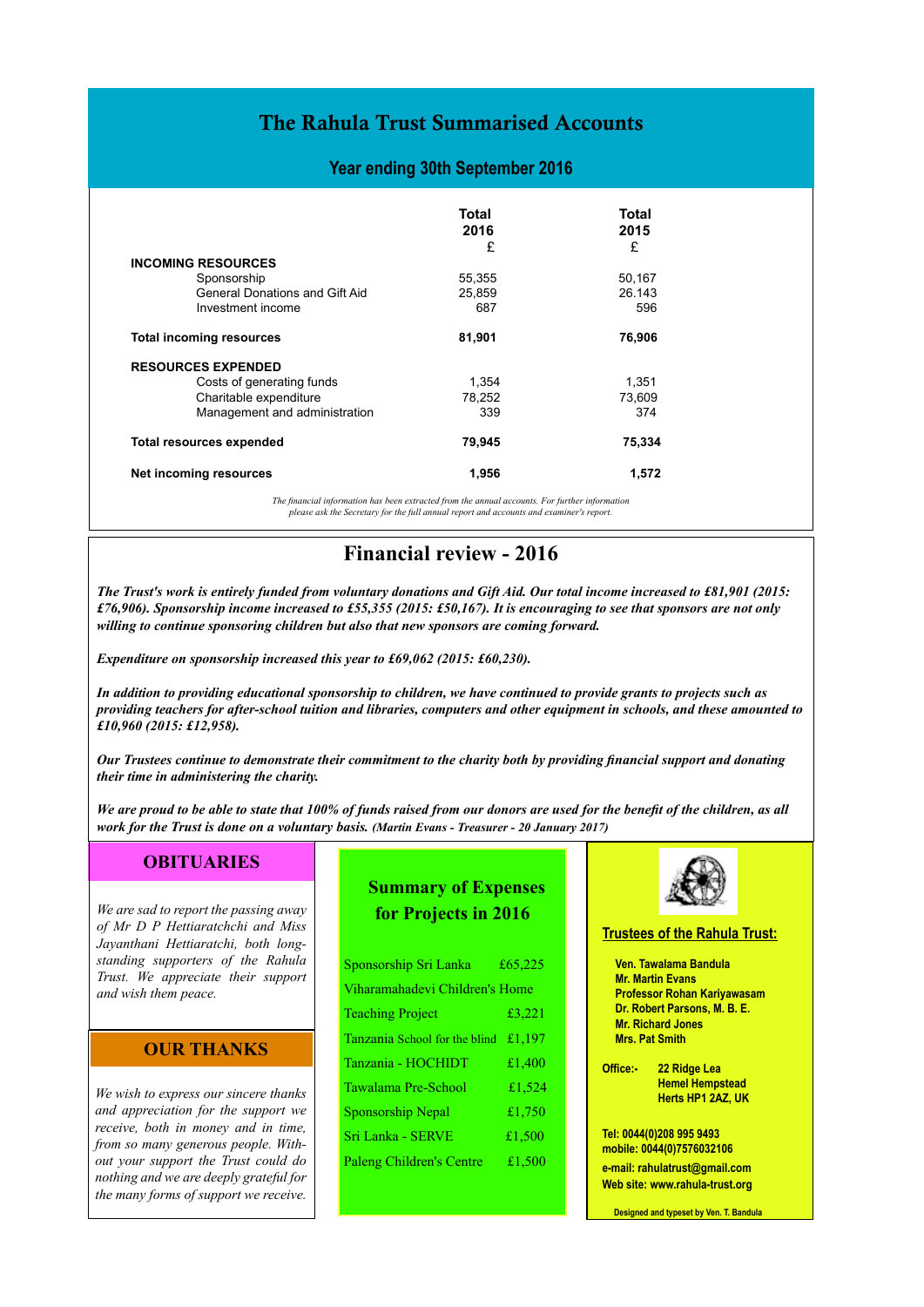# You can help a child in need. Become a sponsor today...

#### **Sponsorship costs just £15 a month but all donations are welcome!**

A small regular donation of £15 per month can make the world of difference to the quality of education a child receives thousands of miles away. Every child should have the opportunity to receive an education, but without assistance, many children will remain uneducated and, as adults, be unable to rise above poverty.

Each child sponsored through The Rahula Trust is assigned to one sponsor. If a sponsor ceases his/her support, we seek a new sponsor for the child.

### **How to give:**

- **STANDING ORDER** *(this is easiest way to give)*
	- Paying by standing order is easy to set up and means you don't have to keep remembering to send off cheques.
	- $\blacksquare$  It is also beneficial for the Rahula Trust because it reduces administration costs.

#### *A standing order is the preferred method of payment for child sponsorship. Please complete the form.*

#### **ALTERNATIVE WAYS TO PAY -**

If you are not able to pay by Standing Order:

**CHEQUE/POSTAL ORDER (Please make payable to the Rahula Trust)** 

#### **New Gift Aid scheme**

On 6<sup>th</sup> April 2000 a new and much simplified Gift Aid scheme came into operation. If you are a taxpayer, all you have to do is complete the declaration and return it to us. This will enable us to recover nearly 25p in tax for every £1 you give, on any payments you make to The Rahula Trust in the future.

#### **Charitable Bequests:**

Gifts made to the Rahula Trust in your Will are free from inheritance tax. This is a wonderful way to give and generate *metta* at a time when material possessions are no longer necessary.

#### **In Sri Lanka:**

If you would like to give donations in Sri Lankan Rupees to the Rahula Trust please send your cheque/postal order or money payable to **Rahula Trust A/C No. 1-0001-01-02601 to:- The Chief Manager, National Savings Bank, Head Office Branch, Colombo 3, Sri Lanka.**

If you have recently donated please accept our thanks and hopes for your continued support in the future.

### SINGLE DONATIONS

**For a single donation, please make a cheque payable to THE RAHULA TRUST. Please tick one of the following boxes.** 

| $\Box$ £ 10 Only | $£ 20$ Only $£ 50$ Only |  |  |  |
|------------------|-------------------------|--|--|--|

*Please sign the Gift Aid Declaration.*